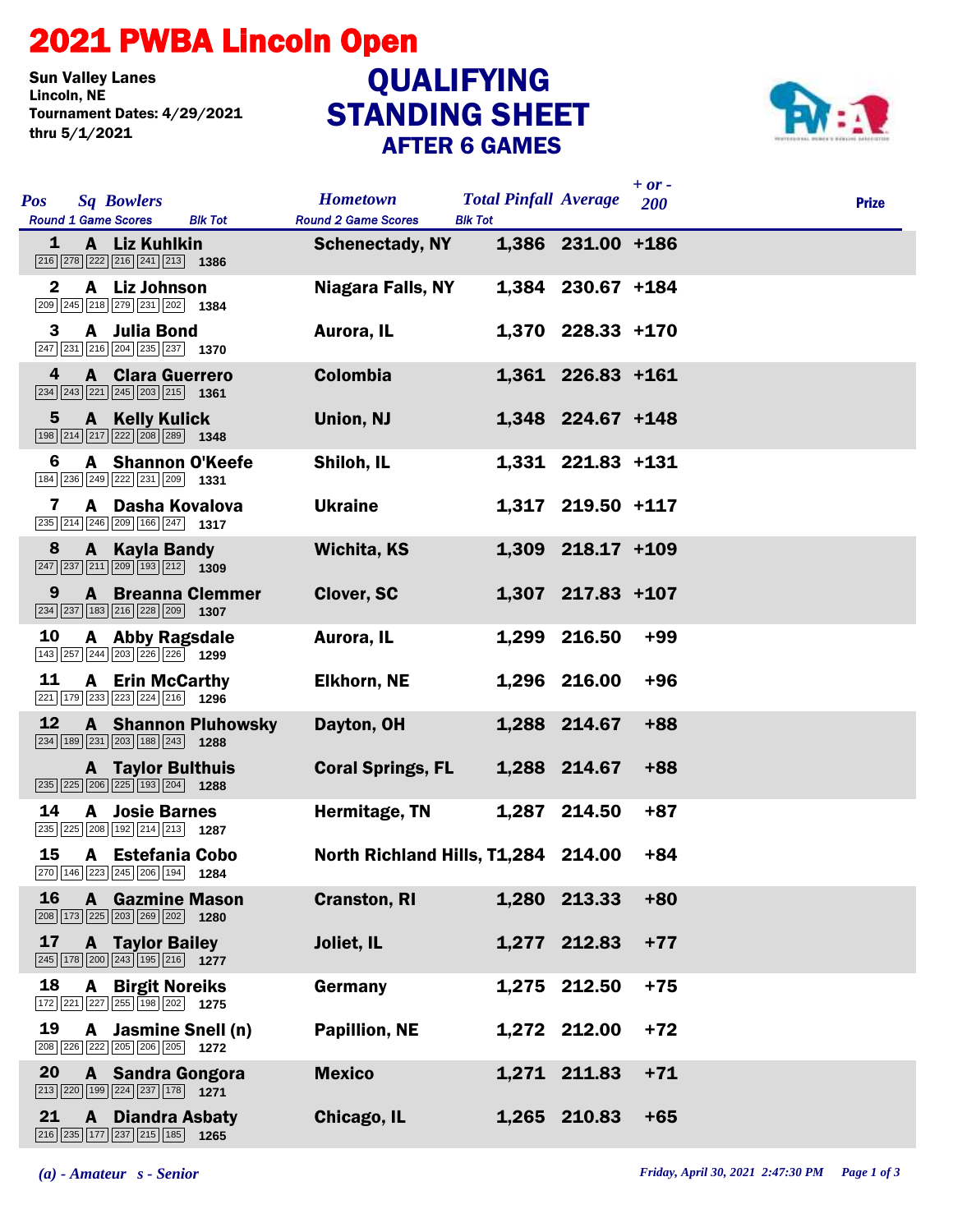| <b>Sq Bowlers</b><br><b>Pos</b><br><b>Round 1 Game Scores</b>                                                                      | <b>Blk Tot</b>               | <b>Hometown</b><br><b>Round 2 Game Scores</b> | <b>Total Pinfall Average</b><br><b>Blk Tot</b> |                  | $+ or -$<br>200 | <b>Prize</b> |
|------------------------------------------------------------------------------------------------------------------------------------|------------------------------|-----------------------------------------------|------------------------------------------------|------------------|-----------------|--------------|
| A Diana Zavjalova<br>192 214 256 226 222 155 1265                                                                                  |                              | Latvia                                        |                                                | 1,265 210.83     | $+65$           |              |
| 23<br>206 182 224 190 233 225 1260                                                                                                 | <b>A</b> Lindsay Boomershine | Perry, UT                                     |                                                | 1,260 210.00     | $+60$           |              |
| 24<br><b>A</b> Verity Crawley<br>$\boxed{207}$ $\boxed{211}$ $\boxed{248}$ $\boxed{169}$ $\boxed{173}$ $\boxed{247}$ <b>1255</b>   |                              | <b>England</b>                                |                                                | 1,255 209.17     | $+55$           |              |
| 25<br><b>A</b> Bryanna Cote<br>227 194 180 257 203 191 1252                                                                        |                              | <b>Tucson, AZ</b>                             |                                                | 1,252 208.67     | $+52$           |              |
| 26<br><b>A</b> Caitlyn Johnson<br>187 205 183 204 245 227 1251                                                                     |                              | <b>Beaumont, TX</b>                           |                                                | 1,251 208.50     | $+51$           |              |
| 27<br><b>A</b> Valerie Bercier<br>194 239 236 159 221 201 1250                                                                     |                              | Muskegon, MI                                  |                                                | 1,250 208.33     | $+50$           |              |
| 28<br>225 184 245 203 190 198 1245                                                                                                 | <b>A</b> Cassandra Leuthold  | Lincoln, NE                                   |                                                | 1,245 207.50     | $+45$           |              |
| 29<br>224 227 222 189 186 196 1244                                                                                                 | A Maria Jose Rodriguez       | <b>Colombia</b>                               |                                                | 1,244 207.33     | $+44$           |              |
| 183 210 235 235 179 202 1244                                                                                                       | A Tannya Roumimper           | <b>Indonesia</b>                              |                                                | 1,244 207.33     | $+44$           |              |
| 31<br><b>A</b> Kayla Crawford<br>161 219 256 224 190 190 1240                                                                      |                              | Silvis, IL                                    |                                                | 1,240 206.67     | $+40$           |              |
| 32<br>A Kara Mangiola<br>$\boxed{205}$ $\boxed{200}$ $\boxed{181}$ $\boxed{192}$ $\boxed{233}$ $\boxed{224}$ <b>1235</b>           |                              | <b>Spencerport, NY</b>                        |                                                | 1,235 205.83     | $+35$           |              |
| <b>Cut Line</b>                                                                                                                    | <b>Cash Line</b>             |                                               |                                                |                  |                 |              |
| 33<br><b>A</b> Stefanie Johnson<br>$\boxed{177}$ $\boxed{238}$ $\boxed{202}$ $\boxed{195}$ $\boxed{208}$ $\boxed{213}$ <b>1233</b> |                              | <b>McKinney, TX</b>                           |                                                | 1,233 205.50     | $+33$           |              |
| 34<br>A Kayla Pashina<br>$\boxed{189}$ $\boxed{162}$ $\boxed{188}$ $\boxed{257}$ $\boxed{189}$ $\boxed{246}$ 1231                  |                              | Minnetonka, MN                                |                                                | 1,231 205.17     | $+31$           |              |
| 35<br><b>A</b> Sydney Brummett<br>$\boxed{164}\boxed{220}\boxed{242}\boxed{233}\boxed{149}\boxed{220}$ 1228                        |                              | Fort Wayne, IN                                |                                                | 1,228 204.67     | $+28$           |              |
| 36 A Maria Bulanova<br>203 217 185 225 152 244 1226                                                                                |                              | <b>Russia</b>                                 |                                                | 1,226 204.33 +26 |                 |              |
| 37<br><b>A</b> Elise Bolton<br>194 202 223 209 183 210 1221                                                                        |                              | <b>Merritt Island, FL</b>                     |                                                | 1,221 203.50     | $+21$           |              |
| 38<br><b>A</b> Jordan Richard<br>225 258 196 184 192 164 1219                                                                      |                              | <b>Maumee, MI</b>                             |                                                | 1,219 203.17     | $+19$           |              |
| 39<br><b>A</b> Giselle Poss<br>214 182 177 203 204 236 1216                                                                        |                              | <b>Maitland, FL</b>                           |                                                | 1,216 202.67     | $+16$           |              |
| 40<br><b>A</b> Jennifer Cupples<br>$\boxed{210}$ 169 198 202 227 202 1208                                                          |                              | Colorado Springs, CO 1,208 201.33             |                                                |                  | $+8$            |              |
| $\boxed{158}$ $\boxed{239}$ $\boxed{214}$ $\boxed{225}$ $\boxed{193}$ $\boxed{179}$ <b>1208</b>                                    | <b>A</b> Jennifer Hocurscak  | Orange, CT                                    |                                                | 1,208 201.33     | $+8$            |              |
| 42<br>A Daria Pajak<br>179 248 184 181 202 206 1200                                                                                |                              | <b>Poland</b>                                 | 1,200                                          | 200.00           | <b>Even</b>     |              |
| 43<br><b>A</b> Ashly Galante<br>213 173 180 232 211 178 1187                                                                       |                              | Palm Harbor, FL                               | 1,187                                          | 197.83           | $-13$           |              |
| 44<br>A Karina Capron (n)<br>267 197 161 202 187 166 1180                                                                          |                              | <b>Fremont, NE</b>                            | 1,180                                          | 196.67           | $-20$           |              |
| 45<br>A Jen Higgins<br>221   186   189   178   174   231                                                                           | 1179                         | <b>Lewis Center, OH</b>                       |                                                | 1,179 196.50     | $-21$           |              |